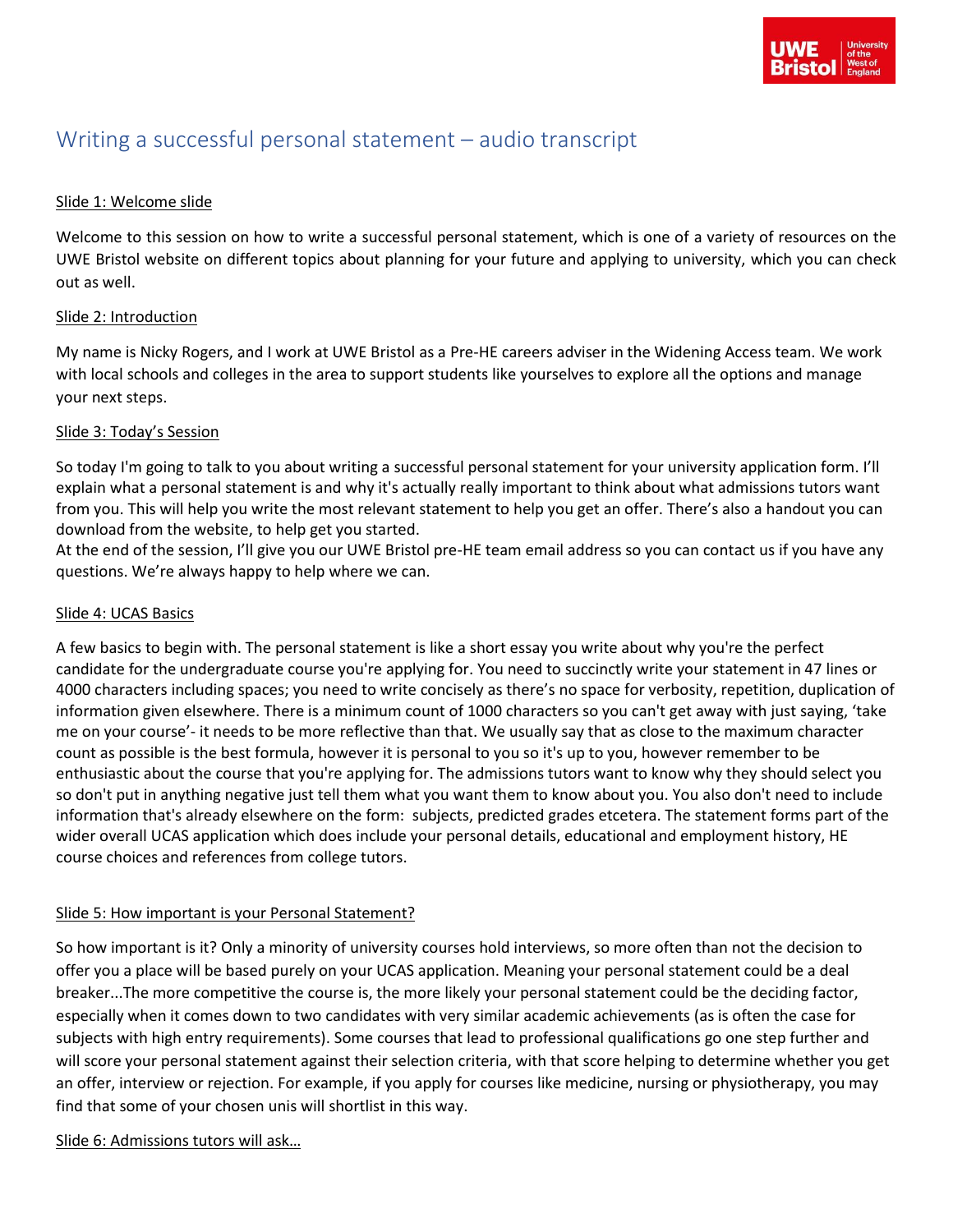

Your statement will demonstrate your unique style, interests and enthusiasm for the course. It's **your** personal statement. Ultimately admissions tutors want to know:

- Why you have applied to do the course?
- Why you think you will be suitable?

You need to stand out as a real person, as opposed to one of the many applicant numbers that will pass before their eyes. Your personal statement is where you can differentiate yourself from these other candidates. It's where you can fill in the picture a tutor has of you in their head, and where you can leave a real impression that makes them want to meet you, or offer you a place.

## Slide 7: Check the entry requirements

Now we're going to pick up on a few key points now to help you write your statement, starting with checking the entry requirements for your course. This is important to give you the clues as to what admissions tutors are looking for (as well as checking whether you have the grades/points that the university want). The section will often start with grade/subject entry requirements as shown in this example of a typical children's nursing course. You need to check whether you've met these first of all, if not, your application could be rejected at the first sift.

## Slide 8: Entry requirements: Not just academic

It's likely that all applicants will have same required subjects and grades – leading on more importantly to what else they want from you as a potential applicant. However, many universities also provide a section on their course information page on the website to help you complete your statement. You can see from this that they want very specific information (that you'll need to demonstrate in your application), not just why you want to do this course. Giving them what they want is vital - in this example –they are looking for realistic insight into NHS. Some courses will require you to have done relevant work experience, so if you haven't got this, you need to plan when and how you will get it.

#### Slide 9: Entry requirements: Professional courses

Here's another example from a professional course. In a way it can be harder for non-vocational courses where there isn't specific guidance on the website. Here you need to look for clues in the detailed course descriptions – look for features that are common to all your choices and tailor your statement to match these.

#### Slide 10: Demonstrating your passion

Demonstrating enthusiasm or passion can be difficult to do sometimes, but it is necessary. The admissions tutor love their subjects – you need to convey and demonstrate your own love to them. If you show what you're into, they'll want to know why (and be on the same page as you).

This is why it's easier to write if you are applying for same or very similar courses – if you are applying for, say, a joint course you can outline your interests in both subjects, but you couldn't apply for multiple courses, particularly multiple vocational courses, as it's impossible to show passion and enthusiasm at the same level for all of these at once.

#### Slide 11: Activities to demonstrate your passion

There are lots of ways to evidence your interest and curiosity:

Eg via related work experience or shadowing you've done (which is particularly relevant for certain vocational degrees and can be a pre-requisite).

Wider reading, research and curiosity about current affairs will demonstrate knowledge of current issues and topics within the field. A good example here is reading academic or industry related journals or even doing an online course: there are lots of short courses on all sorts of topics provided freely by universities across the world, available on sites such as Future Learn and Coursera.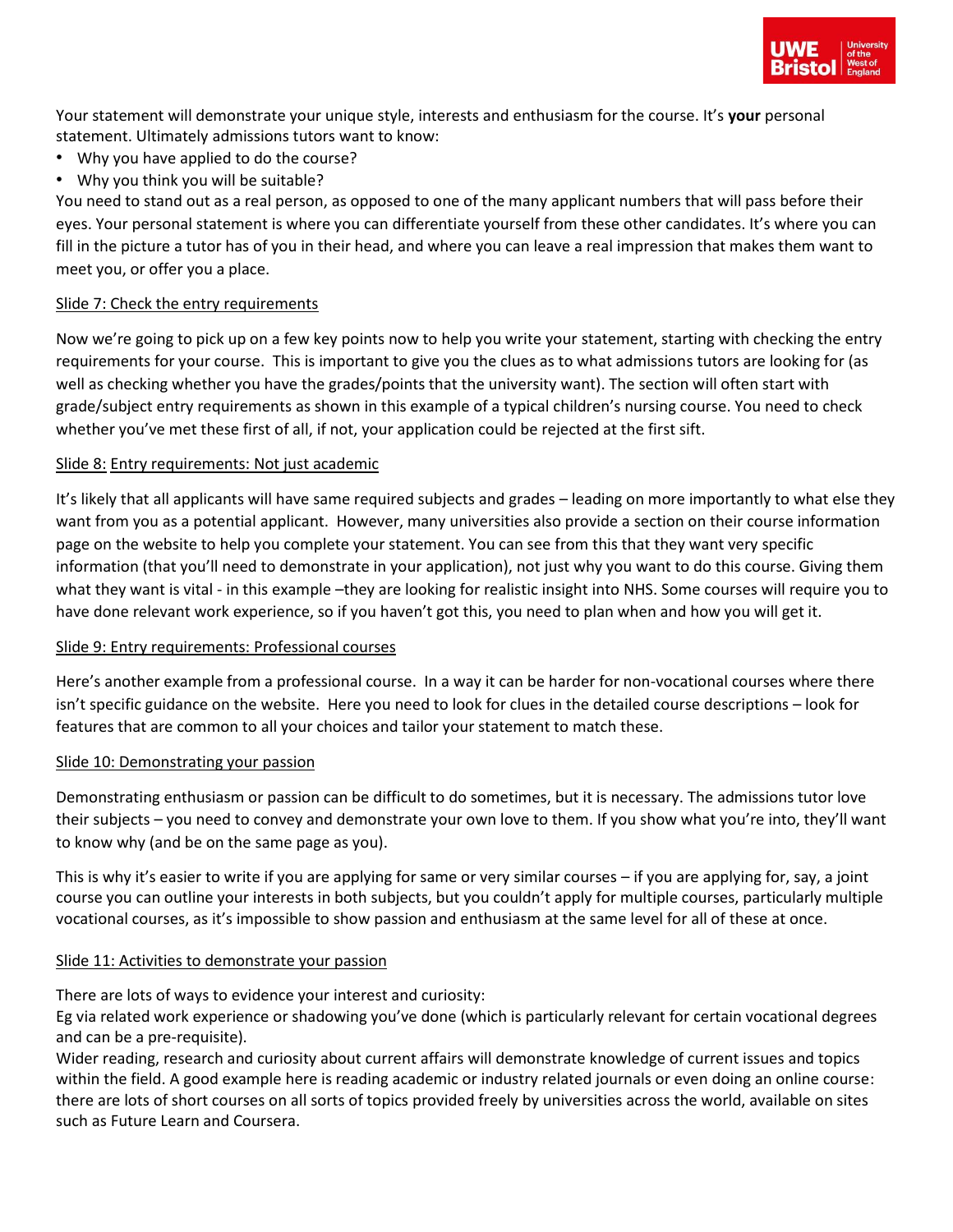

Also projects you've completed through a BTEC or EPQ, part-time jobs or voluntary work, being a course/student council representative or running a club are also useful. You can show your creative skills through blogging or entering competitions.

So think about what you could do to fill any gaps. Now is a good time to look for virtual and online opportunities to engage with your subject. And make use of open days like this to ask what will impress department admissions advisers.

#### Slide 12: ABC guide

When talking about an activity, ABC is a useful acronym to draw upon. You need to go beyond just describing activities to identify the skills you have gained and how these actually relate to your course. You could also add D for drive if you can also relate your experience to a relevant career goal.

#### Slide 13: Be Specific

When it comes to explaining your motivation in writing, try to be specific and grab the reader's attention. Tailor it to your subject, showing your understanding and interest so far (and even what you want to learn more about). Here are 2 examples for Computer Science degree applicants. The first is bland and fails to grab attention. The second is better in that it is a bit richer in detail and shows some evidence of wider reading yet is still a bit lacking. Compare it with…

## Slide 19: ABC example

This example is much better because it draws you in and you want to find out more. It does this by elaborating, showing evidence of current affairs, wider knowledge and reading, and demonstrating curiosity in the subject.

In the second paragraph, there is content on how they intend to apply the knowledge from what they hope to learn on the degree, which is great.

Don't forget that the audience is an admissions tutor who is passionate about their subject, so this example would certainly be in line with their interest.

#### Slide 15: Ideas for structure

Although it is your personal statement which you can structure as you wish, many students struggle initially with organising their statement. Here are a couple of suggestions. Basically, start with how you came to making the decision to study this course (your journey), then reflect on your academic, practical, work and other experiences and relate this to your career goals if you have them, concluding if you have space. The first example might be more relevant for an A level student, the second (on the right) for a vocational student who has done more relevant work experience as part of the course.

Remember at each stage ask so what question and show enthusiasm and insight into the subject.

# Slide 16: What to include in your statement

So what should go in and what should you leave out? Remember not to repeat information elsewhere on the form, your qualifications will be in the education section and your teachers will enter your predicted grades when they complete the reference. Always have a purpose for what you are including – the hours aren't important, the ability to timemanage/organise/show commitment etc. is important.

Even if you only have one course at one institution you intend to apply for, you may change your mind, or circumstances may change so give your chance to add other options later: unis don't expect to be mentioned by name. With quotations -if it's a cool quotation, chances are other applicants could also be using it, which detracts from your unique personal statement – what is really saying about you? If you have a career goal, do mention it, but avoid clichés such as I've always wanted to be a…The key message is to link to the subject and use evidence & weigh up the value of the experience/statement in the 4000 characters with spaces you have.